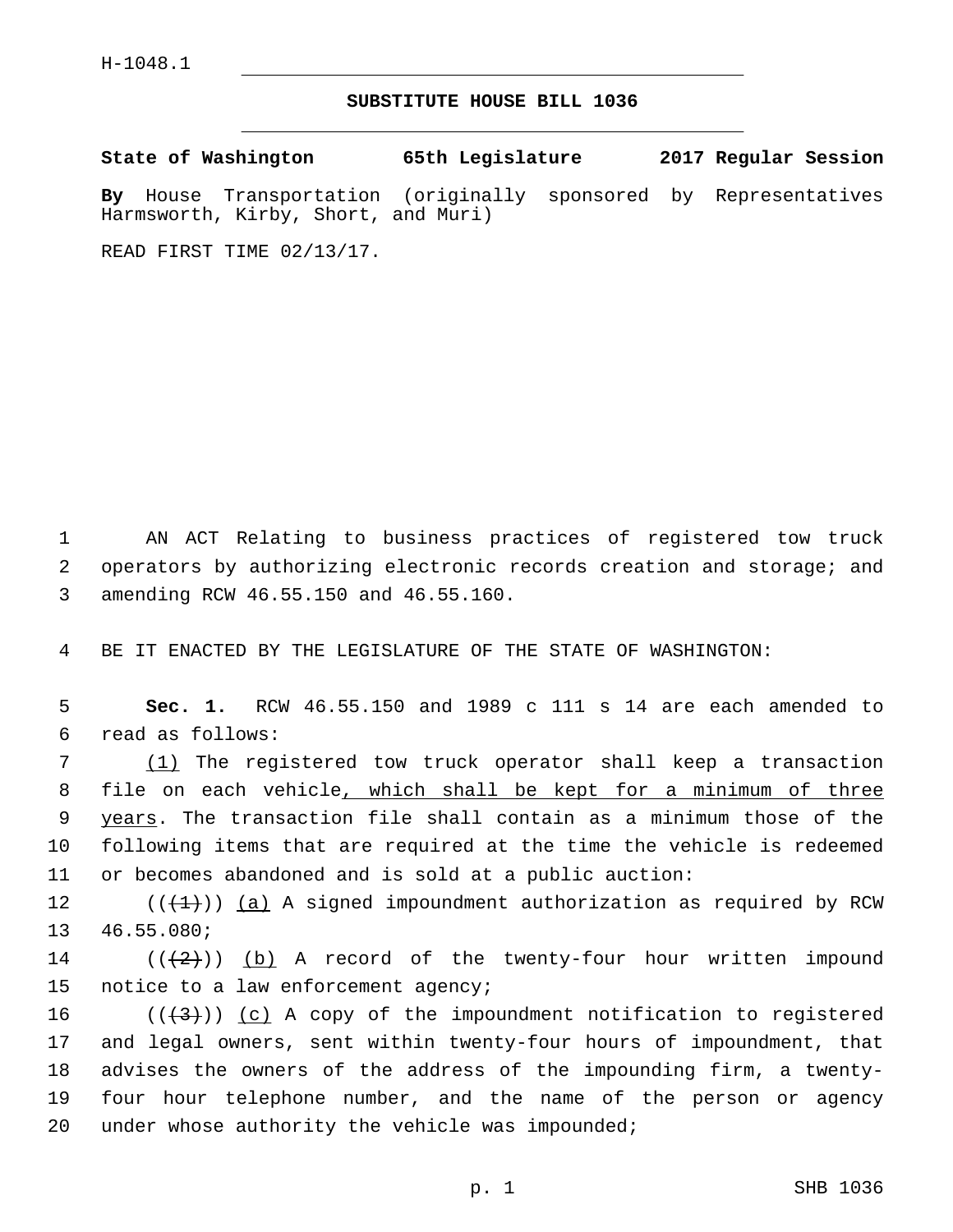(( $(4)$ )) (d) A copy of the abandoned vehicle report that was sent 2 to and returned by the department;

 ( $(\overline{+5})$ ) (e) A copy and proof of mailing of the notice of custody and sale sent by the registered tow truck operator to the owners advising them they have fifteen days to redeem the vehicle before it is sold at public auction;6

( $(\overline{6})$ ) (f) A copy of the published notice of public auction;

8  $((+7)$ ) (g) A copy of the affidavit of sale showing the sales date, purchaser, amount of the lien, and sale price;

10  $((+8+))$   $(h)$  A record of the two highest bid offers on the vehicle, with the names, addresses, and telephone numbers of the two 12 bidders;

13  $((+9))$  (i) A copy of the notice of opportunity for hearing given 14 to those who redeem vehicles;

(( $(10)$ )) (j) An itemized invoice of charges against the vehicle.

16 (The transaction file shall be kept for a minimum of three  $\text{years.}$ ))

 (2)(a) The transaction file kept under subsection (1) of this section may be created and stored electronically. If the tow truck operator elects to store records electronically, the method of electronic records storage shall utilize software developed for that business purpose. This method of storage may include the use of cloud 23 storage or another acceptable method that makes storage, retrieval, and access to the records reliable and available during normal business hours for audit or inspection by the department of licensing, the Washington state patrol, or any law enforcement agency with jurisdiction.

 (b) Any electronic record created for each tow transaction must be maintained in an electronic folder labeled with the date the towing service was performed. The electronic folders must be maintained in chronological order.

 **Sec. 2.** RCW 46.55.160 and 1985 c 377 s 16 are each amended to 33 read as follows:

 Records, including any electronic records, equipment, and facilities of a registered tow truck operator shall be available during normal business hours for audit or inspection by the